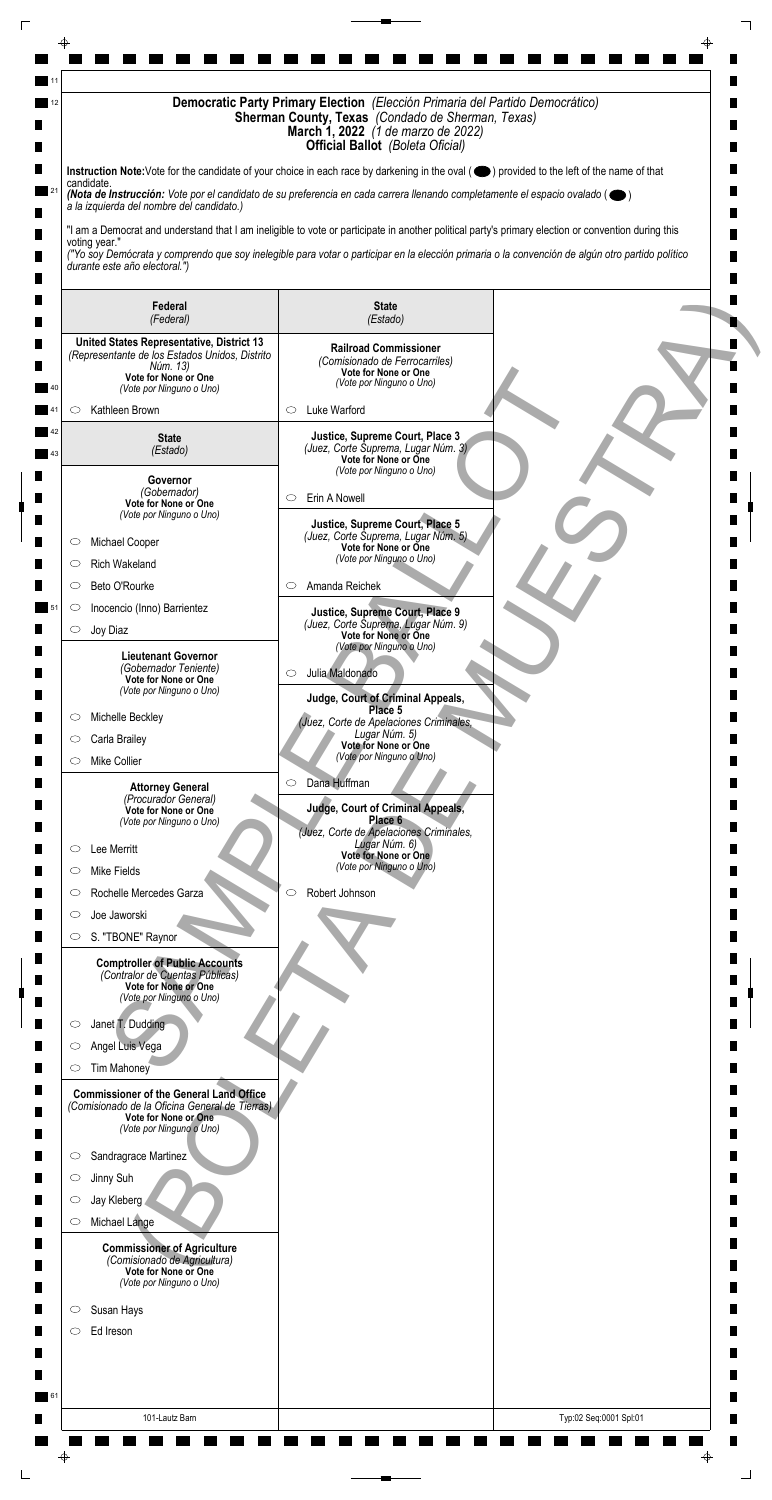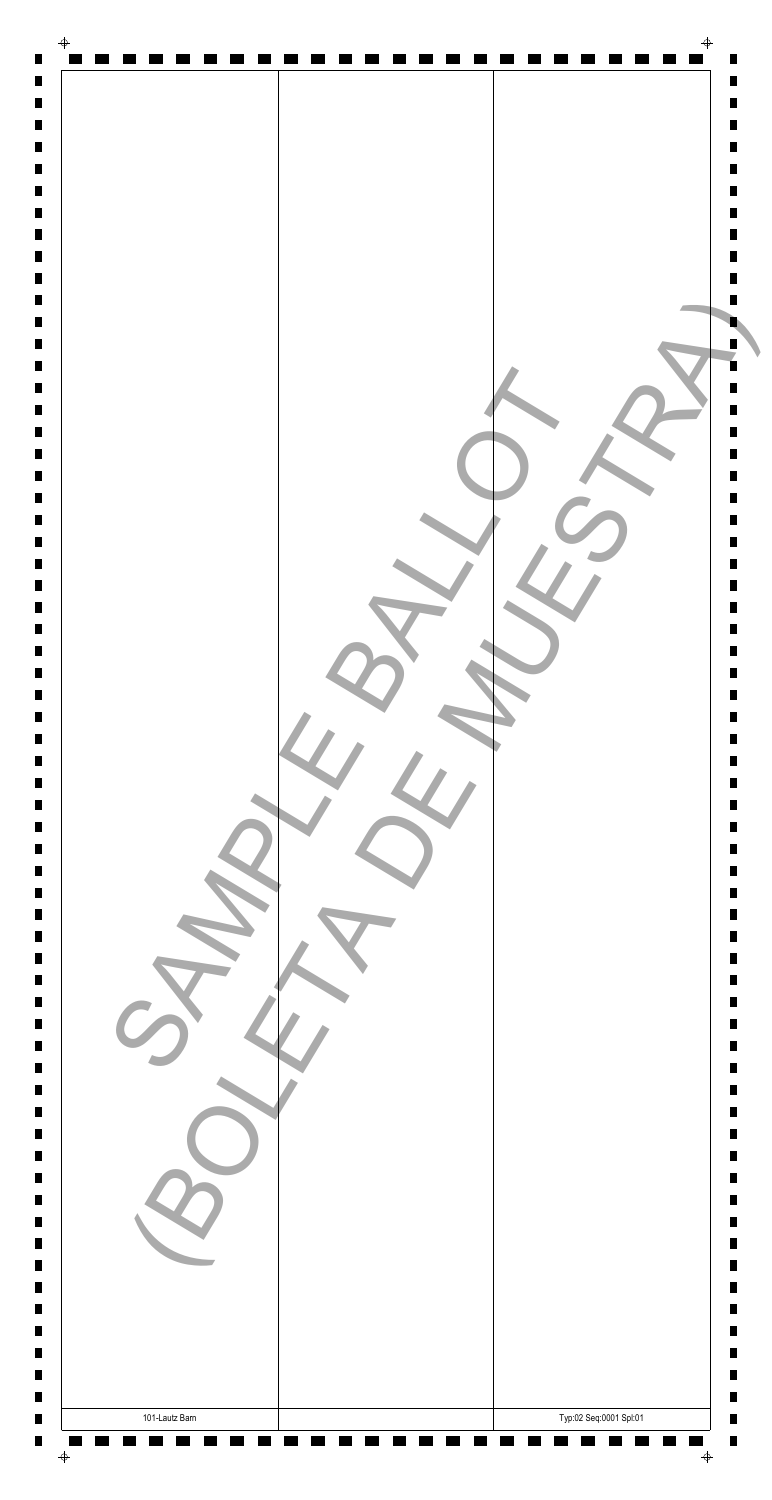|                                                                                                                                                      | Democratic Party Primary Election (Elección Primaria del Partido Democrático)<br>Sherman County, Texas (Condado de Sherman, Texas)<br>March 1, 2022 (1 de marzo de 2022)<br><b>Official Ballot</b> (Boleta Oficial) |
|------------------------------------------------------------------------------------------------------------------------------------------------------|---------------------------------------------------------------------------------------------------------------------------------------------------------------------------------------------------------------------|
| candidate.                                                                                                                                           | Instruction Note: Vote for the candidate of your choice in each race by darkening in the oval (O) provided to the left of the name of that                                                                          |
| a la izquierda del nombre del candidato.)                                                                                                            | (Nota de Instrucción: Vote por el candidato de su preferencia en cada carrera llenando completamente el espacio ovalado ( $\bullet$ )                                                                               |
|                                                                                                                                                      | "I am a Democrat and understand that I am ineligible to vote or participate in another political party's primary election or convention during this                                                                 |
| voting year."<br>durante este año electoral.")                                                                                                       | ("Yo soy Demócrata y comprendo que soy inelegible para votar o participar en la elección primaria o la convención de algún otro partido político                                                                    |
| Federal<br>(Federal)                                                                                                                                 | <b>State</b><br>(Estado)                                                                                                                                                                                            |
| United States Representative, District 13<br>(Representante de los Estados Unidos, Distrito                                                          | <b>Railroad Commissioner</b>                                                                                                                                                                                        |
| Núm. 13)<br>Vote for None or One                                                                                                                     | (Comisionado de Ferrocarriles)<br>Vote for None or One                                                                                                                                                              |
| (Vote por Ninguno o Uno)                                                                                                                             | (Vote por Ninguno o Uno)                                                                                                                                                                                            |
| Kathleen Brown<br>O                                                                                                                                  | Luke Warford<br>O                                                                                                                                                                                                   |
| <b>State</b><br>(Estado)                                                                                                                             | Justice, Supreme Court, Place 3<br>(Juez, Corte Suprema, Lugar Núm. 3)                                                                                                                                              |
|                                                                                                                                                      | Vote for None or One<br>(Vote por Ninguno o Uno)                                                                                                                                                                    |
| Governor<br>(Gobernador)                                                                                                                             | Erin A Nowell                                                                                                                                                                                                       |
| Vote for None or One<br>(Vote por Ninguno o Uno)                                                                                                     | $\circ$                                                                                                                                                                                                             |
| Michael Cooper                                                                                                                                       | Justice, Supreme Court, Place 5<br>(Juez, Corte Suprema, Lugar Núm. 5).                                                                                                                                             |
| <b>Rich Wakeland</b><br>O                                                                                                                            | Vote for None or One<br>(Vote por Ninguno o Uno)                                                                                                                                                                    |
| Beto O'Rourke<br>$\circ$                                                                                                                             | Amanda Reichek<br>$\circlearrowright$                                                                                                                                                                               |
| Inocencio (Inno) Barrientez<br>$\circ$                                                                                                               | Justice, Supreme Court, Place 9                                                                                                                                                                                     |
| Joy Diaz<br>$\circ$                                                                                                                                  | (Juez, Corte Suprema, Lugar Núm. 9)<br>Vote for None or One                                                                                                                                                         |
| <b>Lieutenant Governor</b>                                                                                                                           | (Vote por Ninguno o Uno)                                                                                                                                                                                            |
| (Gobernador Teniente)<br>Vote for None or One                                                                                                        | Julia Maldonado<br>$\circ$                                                                                                                                                                                          |
| (Vote por Ninguno o Uno)                                                                                                                             | Judge, Court of Criminal Appeals,                                                                                                                                                                                   |
| Michelle Beckley<br>$\circ$                                                                                                                          | Place 5<br>Uuez, Corte de Apelaciones Criminales,                                                                                                                                                                   |
| Carla Brailey<br>$\circ$                                                                                                                             | Lugar Núm. 5)<br>Vote for None or One                                                                                                                                                                               |
| <b>Mike Collier</b><br>O                                                                                                                             | (Vote por Ninguno o Uno)                                                                                                                                                                                            |
| <b>Attorney General</b><br>(Procurador General)                                                                                                      | Dana Huffman<br>$\circlearrowright$                                                                                                                                                                                 |
| Vote for None or One<br>(Vote por Ninguno o Uno)                                                                                                     | <b>Judge, Court of Criminal Appeals,</b><br>Place 6                                                                                                                                                                 |
| Lee Merritt<br>O                                                                                                                                     | (Juez, Corte de Apelaciones Criminales,<br>Lugar Núm. 6)                                                                                                                                                            |
| <b>Mike Fields</b><br>O                                                                                                                              | Vote for None or One<br>(Vote por Ninguno o Uno)                                                                                                                                                                    |
| Rochelle Mercedes Garza<br>$\circ$                                                                                                                   | Robert Johnson<br>$\circlearrowright$                                                                                                                                                                               |
| Joe Jaworski<br>$\circ$                                                                                                                              |                                                                                                                                                                                                                     |
| S. "TBONE" Raynor<br>O                                                                                                                               |                                                                                                                                                                                                                     |
| <b>Comptroller of Public Accounts</b><br>(Contralor de Cuentas Públicas)<br>Vote for None or One<br>(Vote por Ninguno o Uno)                         |                                                                                                                                                                                                                     |
| Janet T. Dudding<br>O                                                                                                                                |                                                                                                                                                                                                                     |
| Angel Luis Vega<br>C                                                                                                                                 |                                                                                                                                                                                                                     |
| Tim Mahoney<br>$\circ$                                                                                                                               |                                                                                                                                                                                                                     |
| <b>Commissioner of the General Land Office</b><br>(Comisionado de la Oficina General de Tierras)<br>Vote for None or One<br>(Vote por Ninguno o Uno) |                                                                                                                                                                                                                     |
| Sandragrace Martinez<br>O                                                                                                                            |                                                                                                                                                                                                                     |
| Jinny Suh<br>O                                                                                                                                       |                                                                                                                                                                                                                     |
|                                                                                                                                                      |                                                                                                                                                                                                                     |
| Jay Kleberg<br>$\circ$                                                                                                                               |                                                                                                                                                                                                                     |

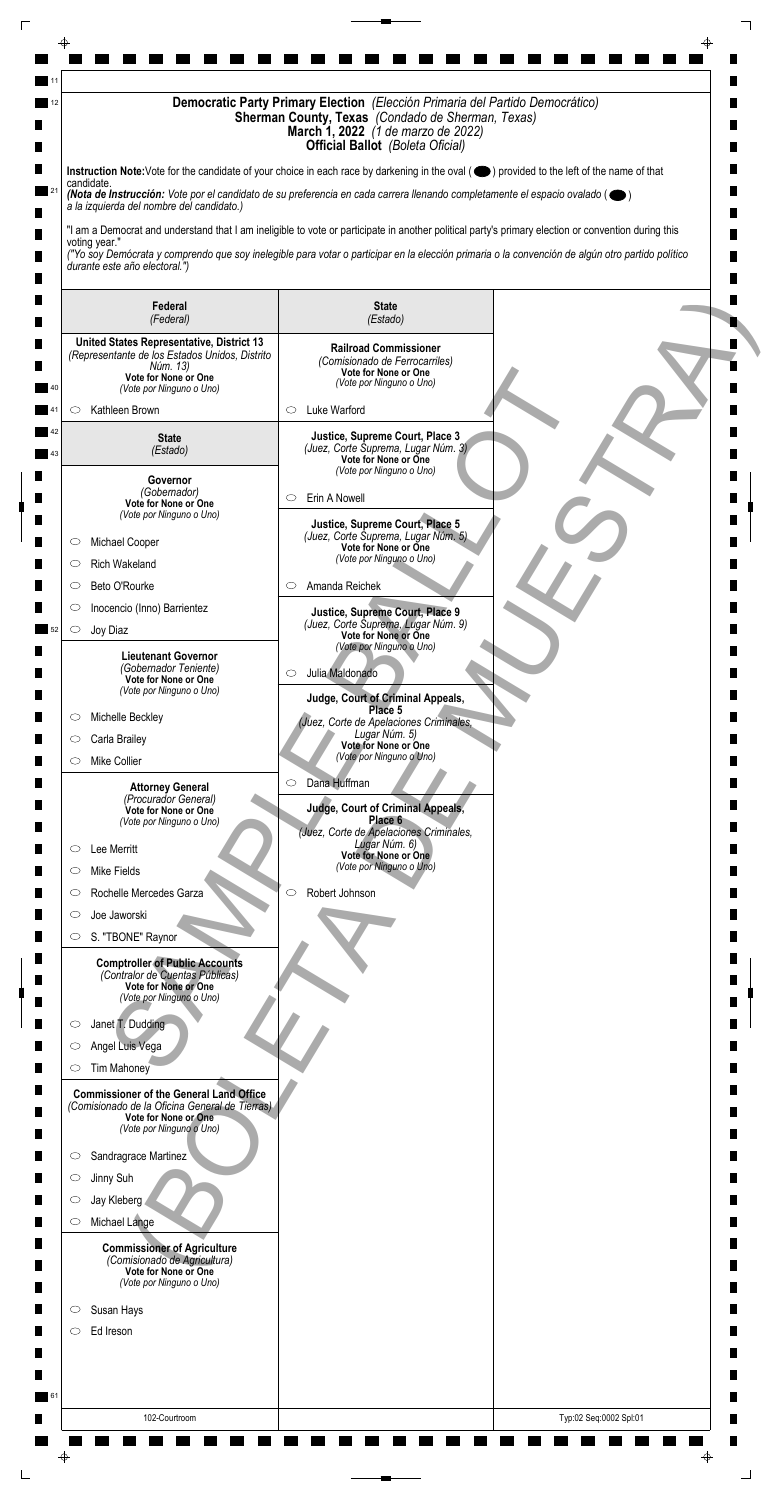| 102-Courtroom | Typ:02 Seq:0002 Spl:01 |
|---------------|------------------------|

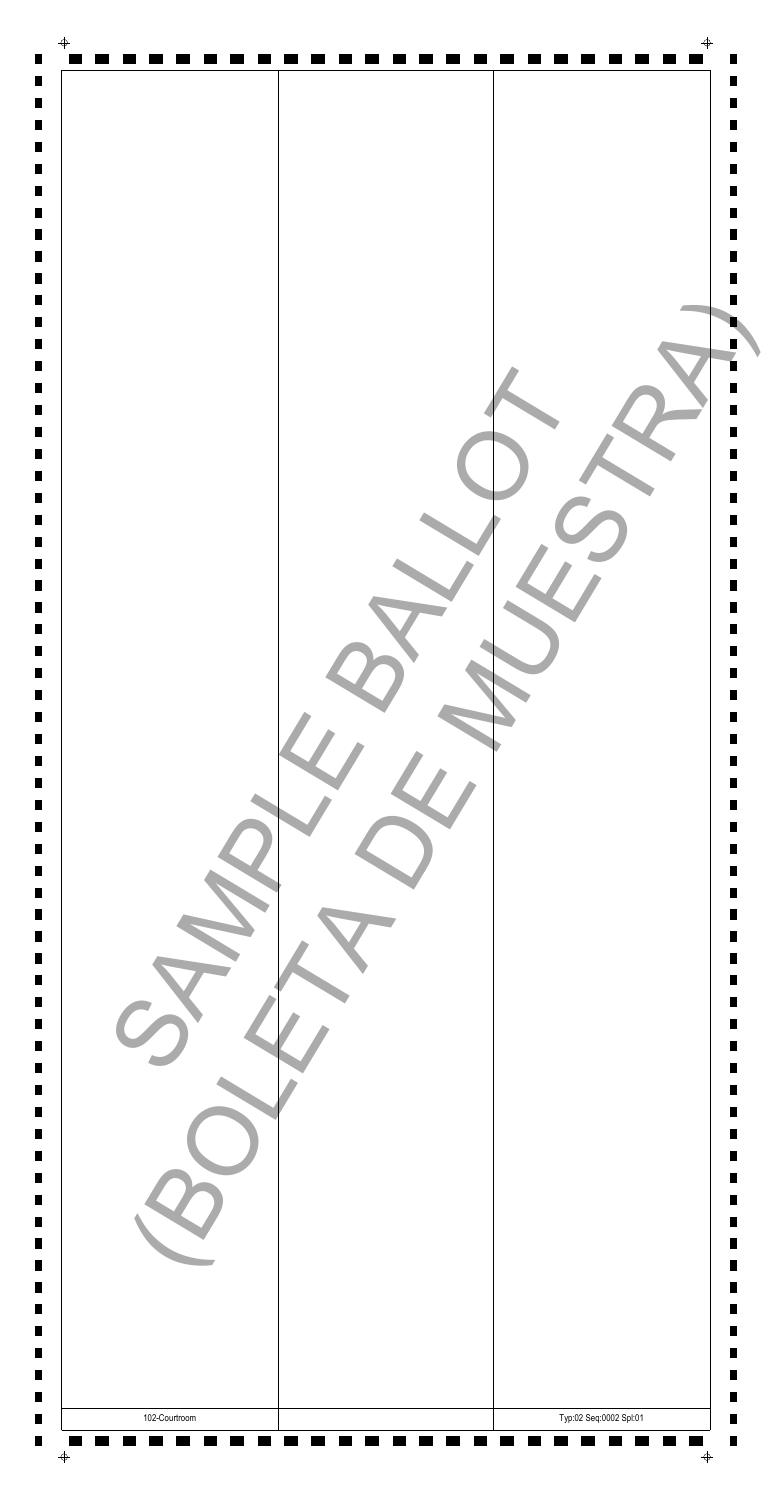|         |                                                                                                                                                             | Democratic Party Primary Election (Elección Primaria del Partido Democrático)<br>Sherman County, Texas (Condado de Sherman, Texas)<br>March 1, 2022 (1 de marzo de 2022)<br><b>Official Ballot</b> (Boleta Oficial)                                                                                     |
|---------|-------------------------------------------------------------------------------------------------------------------------------------------------------------|---------------------------------------------------------------------------------------------------------------------------------------------------------------------------------------------------------------------------------------------------------------------------------------------------------|
|         | candidate.                                                                                                                                                  | Instruction Note: Vote for the candidate of your choice in each race by darkening in the oval (O) provided to the left of the name of that                                                                                                                                                              |
|         | a la izquierda del nombre del candidato.)                                                                                                                   | (Nota de Instrucción: Vote por el candidato de su preferencia en cada carrera llenando completamente el espacio ovalado ( $\bullet$ )                                                                                                                                                                   |
|         | voting year."<br>durante este año electoral.")                                                                                                              | "I am a Democrat and understand that I am ineligible to vote or participate in another political party's primary election or convention during this<br>("Yo soy Demócrata y comprendo que soy inelegible para votar o participar en la elección primaria o la convención de algún otro partido político |
|         | Federal<br>(Federal)                                                                                                                                        | <b>State</b><br>(Estado)                                                                                                                                                                                                                                                                                |
|         | United States Representative, District 13<br>(Representante de los Estados Unidos, Distrito<br>Núm. 13)<br>Vote for None or One<br>(Vote por Ninguno o Uno) | <b>Railroad Commissioner</b><br>(Comisionado de Ferrocarriles)<br>Vote for None or One<br>(Vote por Ninguno o Uno)                                                                                                                                                                                      |
| O       | Kathleen Brown                                                                                                                                              | Luke Warford<br>$\circ$                                                                                                                                                                                                                                                                                 |
|         | <b>State</b><br>(Estado)                                                                                                                                    | Justice, Supreme Court, Place 3<br>(Juez, Corte Suprema, Lugar Núm. 3)<br>Vote for None or One                                                                                                                                                                                                          |
|         | Governor                                                                                                                                                    | (Vote por Ninguno o Uno)                                                                                                                                                                                                                                                                                |
|         | (Gobernador)<br>Vote for None or One<br>(Vote por Ninguno o Uno)                                                                                            | Erin A Nowell<br>$\circ$                                                                                                                                                                                                                                                                                |
|         | Michael Cooper                                                                                                                                              | Justice, Supreme Court, Place 5<br>(Juez, Corte Suprema, Lugar Núm. 5)                                                                                                                                                                                                                                  |
| O       | <b>Rich Wakeland</b>                                                                                                                                        | Vote for None or One<br>(Vote por Ninguno o Uno)                                                                                                                                                                                                                                                        |
| $\circ$ | Beto O'Rourke                                                                                                                                               | Amanda Reichek<br>$\circlearrowright$                                                                                                                                                                                                                                                                   |
| $\circ$ | Inocencio (Inno) Barrientez                                                                                                                                 | Justice, Supreme Court, Place 9                                                                                                                                                                                                                                                                         |
| $\circ$ | Joy Diaz                                                                                                                                                    | (Juez, Corte Suprema, Lugar Núm. 9)<br>Vote for None or One<br>(Vote por Ninguno o Uno)                                                                                                                                                                                                                 |
|         | <b>Lieutenant Governor</b><br>(Gobernador Teniente)<br>Vote for None or One<br>(Vote por Ninguno o Uno)                                                     | Julia Maldonado<br>$\circ$                                                                                                                                                                                                                                                                              |
| $\circ$ | Michelle Beckley                                                                                                                                            | Judge, Court of Criminal Appeals,<br>Place 5                                                                                                                                                                                                                                                            |
| $\circ$ | Carla Brailey                                                                                                                                               | Juez, Corte de Apelaciones Criminales,<br>Lugar Núm. 5)<br>Vote for None or One                                                                                                                                                                                                                         |
| $\circ$ | <b>Mike Collier</b>                                                                                                                                         | (Vote por Ninguno o Uno)                                                                                                                                                                                                                                                                                |
|         | <b>Attorney General</b><br>(Procurador General)<br>Vote for None or One                                                                                     | Dana Huffman<br>$\circlearrowright$<br><b>Judge, Court of Criminal Appeals,</b>                                                                                                                                                                                                                         |
|         | (Vote por Ninguno o Uno)                                                                                                                                    | Place 6<br>(Juez, Corte de Apelaciones Criminales,<br>Lugar Núm. 6)                                                                                                                                                                                                                                     |
| O       | Lee Merritt<br><b>Mike Fields</b>                                                                                                                           | Vote for None or One<br>(Vote por Ninguno o Uno)                                                                                                                                                                                                                                                        |
| O<br>O  | Rochelle Mercedes Garza                                                                                                                                     | Robert Johnson<br>◯                                                                                                                                                                                                                                                                                     |
| $\circ$ | Joe Jaworski                                                                                                                                                |                                                                                                                                                                                                                                                                                                         |
| $\circ$ | S. "TBONE" Raynor                                                                                                                                           |                                                                                                                                                                                                                                                                                                         |
|         | <b>Comptroller of Public Accounts</b><br>(Contralor de Cuentas Públicas)<br>Vote for None or One<br>(Vote por Ninguno o Uno)                                |                                                                                                                                                                                                                                                                                                         |
| O       | Janet T. Dudding                                                                                                                                            |                                                                                                                                                                                                                                                                                                         |
| C       | Angel Luis Vega                                                                                                                                             |                                                                                                                                                                                                                                                                                                         |
| $\circ$ | Tim Mahoney                                                                                                                                                 |                                                                                                                                                                                                                                                                                                         |
|         | <b>Commissioner of the General Land Office</b><br>(Comisionado de la Oficina General de Tierras)<br>Vote for None or One<br>(Vote por Ninguno o Uno)        |                                                                                                                                                                                                                                                                                                         |
| O       | Sandragrace Martinez                                                                                                                                        |                                                                                                                                                                                                                                                                                                         |
| O       | Jinny Suh                                                                                                                                                   |                                                                                                                                                                                                                                                                                                         |
|         | Jay Kleberg                                                                                                                                                 |                                                                                                                                                                                                                                                                                                         |

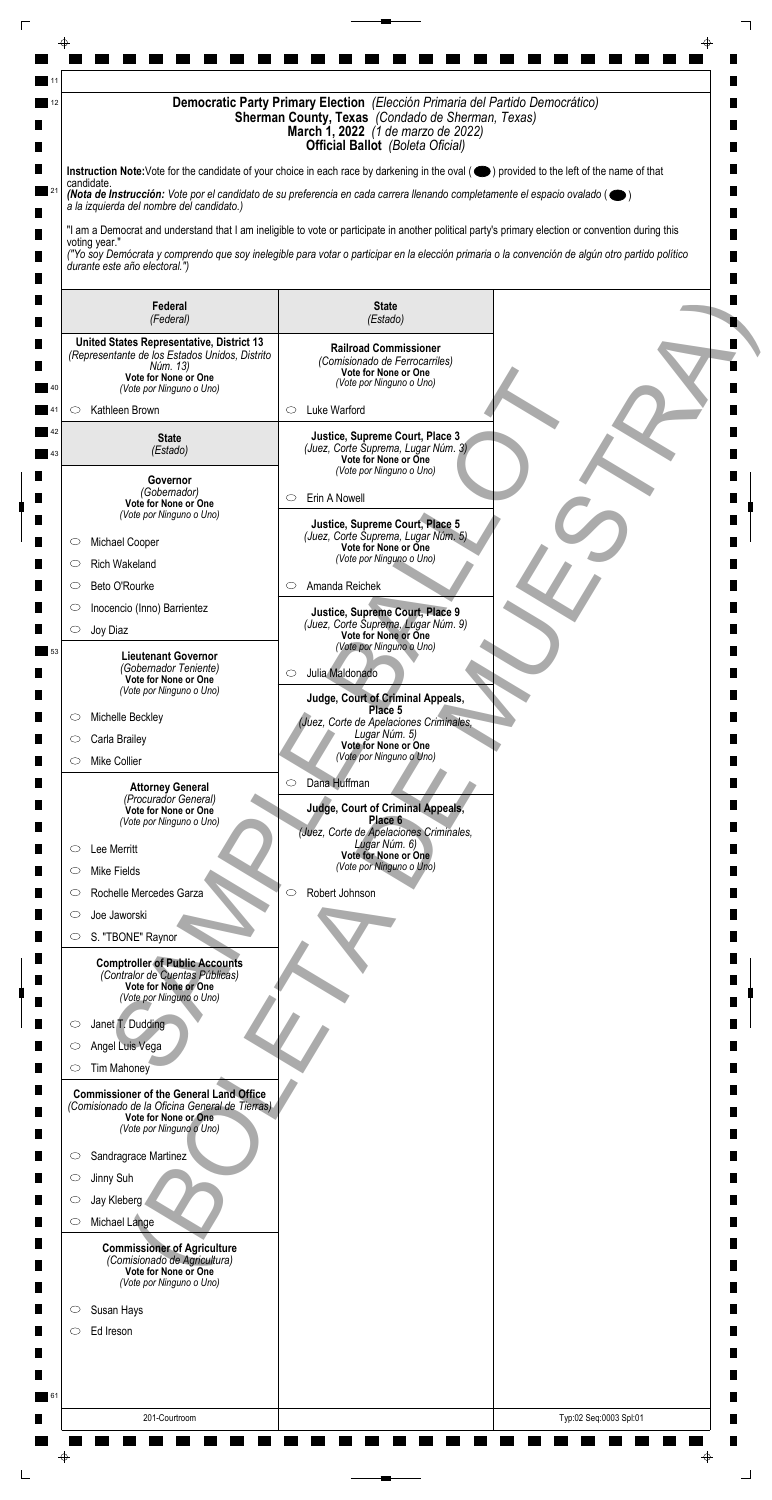| Typ:02 Seq:0003 Spl:01 |
|------------------------|

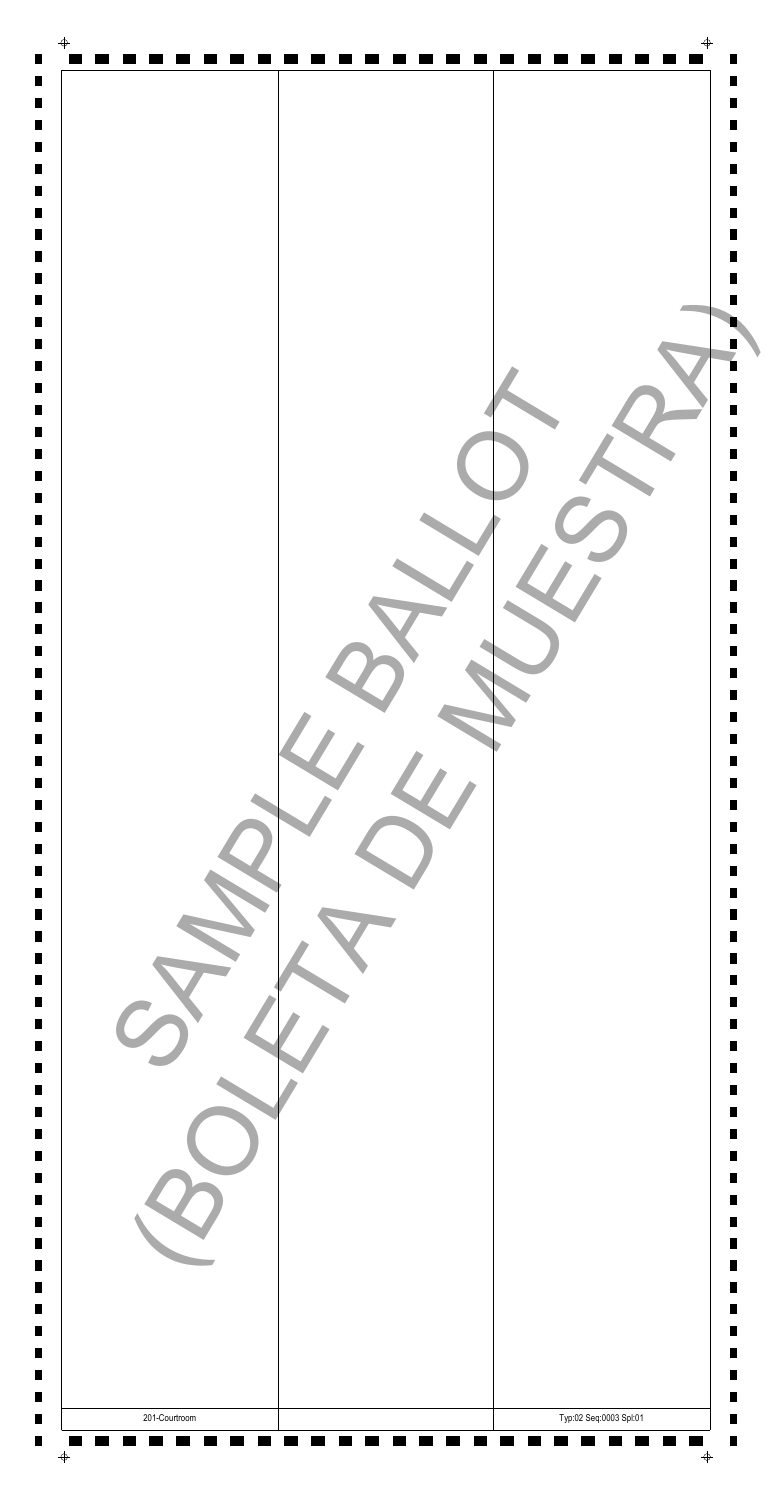| Instruction Note: Vote for the candidate of your choice in each race by darkening in the oval (O) provided to the left of the name of that<br>candidate.<br>(Nota de Instrucción: Vote por el candidato de su preferencia en cada carrera llenando completamente el espacio ovalado ( $\bullet$ )<br>a la izquierda del nombre del candidato.)<br>"I am a Democrat and understand that I am ineligible to vote or participate in another political party's primary election or convention during this<br>voting year."<br>("Yo soy Demócrata y comprendo que soy inelegible para votar o participar en la elección primaria o la convención de algún otro partido político<br>durante este año electoral.")<br>Federal<br><b>State</b><br>(Federal)<br>(Estado)<br>United States Representative, District 13<br><b>Railroad Commissioner</b><br>(Representante de los Estados Unidos, Distrito<br>(Comisionado de Ferrocarriles)<br>Núm. 13)<br>Vote for None or One<br>Vote for None or One<br>(Vote por Ninguno o Uno)<br>(Vote por Ninguno o Uno)<br>Kathleen Brown<br>Luke Warford<br>O<br>O<br>Justice, Supreme Court, Place 3<br><b>State</b><br>(Juez, Corte Suprema, Lugar Núm. 3)<br>(Estado)<br>Vote for None or One<br>(Vote por Ninguno o Uno)<br>Governor<br>(Gobernador)<br>Erin A Nowell<br>$\circ$<br>Vote for None or One<br>(Vote por Ninguno o Uno)<br>Justice, Supreme Court, Place 5<br>(Juez, Corte Suprema, Lugar Núm. 5).<br>Michael Cooper<br>Vote for None or One<br>(Vote por Ninguno o Uno)<br><b>Rich Wakeland</b><br>O<br>Beto O'Rourke<br>Amanda Reichek<br>$\circlearrowright$<br>$\circ$<br>Inocencio (Inno) Barrientez<br>$\circ$<br>Justice, Supreme Court, Place 9<br>(Juez, Corte Suprema, Lugar Núm. 9)<br>Joy Diaz<br>$\circ$<br>Vote for None or One<br>(Vote por Ninguno o Uno)<br><b>Lieutenant Governor</b><br>(Gobernador Teniente)<br>Julia Maldonado<br>$\circ$<br>Vote for None or One<br>(Vote por Ninguno o Uno)<br><b>Judge, Court of Criminal Appeals,</b><br>Place 5<br>Michelle Beckley<br>$\circ$<br>Uuez, Corte de Apelaciones Criminales,<br>Lugar Núm. 5)<br>Carla Brailey<br>$\circ$<br>Vote for None or One<br>(Vote por Ninguno o Uno)<br><b>Mike Collier</b><br>O<br>Dana Huffman<br>$\circlearrowright$<br><b>Attorney General</b><br>(Procurador General)<br><b>Judge, Court of Criminal Appeals,</b><br>Vote for None or One<br>Place 6<br>(Vote por Ninguno o Uno)<br>(Juez, Corte de Apelaciones Criminales,<br>Lugar Núm. 6)<br>Lee Merritt<br>O<br>Vote for None or One<br>(Vote por Ninguno o Uno)<br><b>Mike Fields</b><br>O<br>Rochelle Mercedes Garza<br>Robert Johnson<br>$\circlearrowright$<br>$\circ$<br>Joe Jaworski<br>$\circ$<br>S. "TBONE" Raynor<br>O<br><b>Comptroller of Public Accounts</b><br>(Contralor de Cuentas Públicas)<br>Vote for None or One<br>(Vote por Ninguno o Uno)<br>Janet T. Dudding<br>$\circ$<br>Angel Luis Vega<br>C<br>Tim Mahoney<br>$\circ$<br><b>Commissioner of the General Land Office</b><br>(Comisionado de la Oficina General de Tierras)<br>Vote for None or One<br>(Vote por Ninguno o Uno)<br>Sandragrace Martinez<br>O<br>Jinny Suh<br>O<br>Jay Kleberg<br>$\circ$ | Democratic Party Primary Election (Elección Primaria del Partido Democrático)<br>Sherman County, Texas (Condado de Sherman, Texas)<br>March 1, 2022 (1 de marzo de 2022)<br><b>Official Ballot</b> (Boleta Oficial) |
|------------------------------------------------------------------------------------------------------------------------------------------------------------------------------------------------------------------------------------------------------------------------------------------------------------------------------------------------------------------------------------------------------------------------------------------------------------------------------------------------------------------------------------------------------------------------------------------------------------------------------------------------------------------------------------------------------------------------------------------------------------------------------------------------------------------------------------------------------------------------------------------------------------------------------------------------------------------------------------------------------------------------------------------------------------------------------------------------------------------------------------------------------------------------------------------------------------------------------------------------------------------------------------------------------------------------------------------------------------------------------------------------------------------------------------------------------------------------------------------------------------------------------------------------------------------------------------------------------------------------------------------------------------------------------------------------------------------------------------------------------------------------------------------------------------------------------------------------------------------------------------------------------------------------------------------------------------------------------------------------------------------------------------------------------------------------------------------------------------------------------------------------------------------------------------------------------------------------------------------------------------------------------------------------------------------------------------------------------------------------------------------------------------------------------------------------------------------------------------------------------------------------------------------------------------------------------------------------------------------------------------------------------------------------------------------------------------------------------------------------------------------------------------------------------------------------------------------------------------------------------------------------------------------------------------------------------------------------------------------------------------------------------------------------------------------------------------------------------------------------------------------------------------------------------------------|---------------------------------------------------------------------------------------------------------------------------------------------------------------------------------------------------------------------|
|                                                                                                                                                                                                                                                                                                                                                                                                                                                                                                                                                                                                                                                                                                                                                                                                                                                                                                                                                                                                                                                                                                                                                                                                                                                                                                                                                                                                                                                                                                                                                                                                                                                                                                                                                                                                                                                                                                                                                                                                                                                                                                                                                                                                                                                                                                                                                                                                                                                                                                                                                                                                                                                                                                                                                                                                                                                                                                                                                                                                                                                                                                                                                                                          |                                                                                                                                                                                                                     |
|                                                                                                                                                                                                                                                                                                                                                                                                                                                                                                                                                                                                                                                                                                                                                                                                                                                                                                                                                                                                                                                                                                                                                                                                                                                                                                                                                                                                                                                                                                                                                                                                                                                                                                                                                                                                                                                                                                                                                                                                                                                                                                                                                                                                                                                                                                                                                                                                                                                                                                                                                                                                                                                                                                                                                                                                                                                                                                                                                                                                                                                                                                                                                                                          |                                                                                                                                                                                                                     |
|                                                                                                                                                                                                                                                                                                                                                                                                                                                                                                                                                                                                                                                                                                                                                                                                                                                                                                                                                                                                                                                                                                                                                                                                                                                                                                                                                                                                                                                                                                                                                                                                                                                                                                                                                                                                                                                                                                                                                                                                                                                                                                                                                                                                                                                                                                                                                                                                                                                                                                                                                                                                                                                                                                                                                                                                                                                                                                                                                                                                                                                                                                                                                                                          |                                                                                                                                                                                                                     |
|                                                                                                                                                                                                                                                                                                                                                                                                                                                                                                                                                                                                                                                                                                                                                                                                                                                                                                                                                                                                                                                                                                                                                                                                                                                                                                                                                                                                                                                                                                                                                                                                                                                                                                                                                                                                                                                                                                                                                                                                                                                                                                                                                                                                                                                                                                                                                                                                                                                                                                                                                                                                                                                                                                                                                                                                                                                                                                                                                                                                                                                                                                                                                                                          |                                                                                                                                                                                                                     |
|                                                                                                                                                                                                                                                                                                                                                                                                                                                                                                                                                                                                                                                                                                                                                                                                                                                                                                                                                                                                                                                                                                                                                                                                                                                                                                                                                                                                                                                                                                                                                                                                                                                                                                                                                                                                                                                                                                                                                                                                                                                                                                                                                                                                                                                                                                                                                                                                                                                                                                                                                                                                                                                                                                                                                                                                                                                                                                                                                                                                                                                                                                                                                                                          |                                                                                                                                                                                                                     |
|                                                                                                                                                                                                                                                                                                                                                                                                                                                                                                                                                                                                                                                                                                                                                                                                                                                                                                                                                                                                                                                                                                                                                                                                                                                                                                                                                                                                                                                                                                                                                                                                                                                                                                                                                                                                                                                                                                                                                                                                                                                                                                                                                                                                                                                                                                                                                                                                                                                                                                                                                                                                                                                                                                                                                                                                                                                                                                                                                                                                                                                                                                                                                                                          |                                                                                                                                                                                                                     |
|                                                                                                                                                                                                                                                                                                                                                                                                                                                                                                                                                                                                                                                                                                                                                                                                                                                                                                                                                                                                                                                                                                                                                                                                                                                                                                                                                                                                                                                                                                                                                                                                                                                                                                                                                                                                                                                                                                                                                                                                                                                                                                                                                                                                                                                                                                                                                                                                                                                                                                                                                                                                                                                                                                                                                                                                                                                                                                                                                                                                                                                                                                                                                                                          |                                                                                                                                                                                                                     |
|                                                                                                                                                                                                                                                                                                                                                                                                                                                                                                                                                                                                                                                                                                                                                                                                                                                                                                                                                                                                                                                                                                                                                                                                                                                                                                                                                                                                                                                                                                                                                                                                                                                                                                                                                                                                                                                                                                                                                                                                                                                                                                                                                                                                                                                                                                                                                                                                                                                                                                                                                                                                                                                                                                                                                                                                                                                                                                                                                                                                                                                                                                                                                                                          |                                                                                                                                                                                                                     |
|                                                                                                                                                                                                                                                                                                                                                                                                                                                                                                                                                                                                                                                                                                                                                                                                                                                                                                                                                                                                                                                                                                                                                                                                                                                                                                                                                                                                                                                                                                                                                                                                                                                                                                                                                                                                                                                                                                                                                                                                                                                                                                                                                                                                                                                                                                                                                                                                                                                                                                                                                                                                                                                                                                                                                                                                                                                                                                                                                                                                                                                                                                                                                                                          |                                                                                                                                                                                                                     |
|                                                                                                                                                                                                                                                                                                                                                                                                                                                                                                                                                                                                                                                                                                                                                                                                                                                                                                                                                                                                                                                                                                                                                                                                                                                                                                                                                                                                                                                                                                                                                                                                                                                                                                                                                                                                                                                                                                                                                                                                                                                                                                                                                                                                                                                                                                                                                                                                                                                                                                                                                                                                                                                                                                                                                                                                                                                                                                                                                                                                                                                                                                                                                                                          |                                                                                                                                                                                                                     |
|                                                                                                                                                                                                                                                                                                                                                                                                                                                                                                                                                                                                                                                                                                                                                                                                                                                                                                                                                                                                                                                                                                                                                                                                                                                                                                                                                                                                                                                                                                                                                                                                                                                                                                                                                                                                                                                                                                                                                                                                                                                                                                                                                                                                                                                                                                                                                                                                                                                                                                                                                                                                                                                                                                                                                                                                                                                                                                                                                                                                                                                                                                                                                                                          |                                                                                                                                                                                                                     |
|                                                                                                                                                                                                                                                                                                                                                                                                                                                                                                                                                                                                                                                                                                                                                                                                                                                                                                                                                                                                                                                                                                                                                                                                                                                                                                                                                                                                                                                                                                                                                                                                                                                                                                                                                                                                                                                                                                                                                                                                                                                                                                                                                                                                                                                                                                                                                                                                                                                                                                                                                                                                                                                                                                                                                                                                                                                                                                                                                                                                                                                                                                                                                                                          |                                                                                                                                                                                                                     |
|                                                                                                                                                                                                                                                                                                                                                                                                                                                                                                                                                                                                                                                                                                                                                                                                                                                                                                                                                                                                                                                                                                                                                                                                                                                                                                                                                                                                                                                                                                                                                                                                                                                                                                                                                                                                                                                                                                                                                                                                                                                                                                                                                                                                                                                                                                                                                                                                                                                                                                                                                                                                                                                                                                                                                                                                                                                                                                                                                                                                                                                                                                                                                                                          |                                                                                                                                                                                                                     |
|                                                                                                                                                                                                                                                                                                                                                                                                                                                                                                                                                                                                                                                                                                                                                                                                                                                                                                                                                                                                                                                                                                                                                                                                                                                                                                                                                                                                                                                                                                                                                                                                                                                                                                                                                                                                                                                                                                                                                                                                                                                                                                                                                                                                                                                                                                                                                                                                                                                                                                                                                                                                                                                                                                                                                                                                                                                                                                                                                                                                                                                                                                                                                                                          |                                                                                                                                                                                                                     |
|                                                                                                                                                                                                                                                                                                                                                                                                                                                                                                                                                                                                                                                                                                                                                                                                                                                                                                                                                                                                                                                                                                                                                                                                                                                                                                                                                                                                                                                                                                                                                                                                                                                                                                                                                                                                                                                                                                                                                                                                                                                                                                                                                                                                                                                                                                                                                                                                                                                                                                                                                                                                                                                                                                                                                                                                                                                                                                                                                                                                                                                                                                                                                                                          |                                                                                                                                                                                                                     |
|                                                                                                                                                                                                                                                                                                                                                                                                                                                                                                                                                                                                                                                                                                                                                                                                                                                                                                                                                                                                                                                                                                                                                                                                                                                                                                                                                                                                                                                                                                                                                                                                                                                                                                                                                                                                                                                                                                                                                                                                                                                                                                                                                                                                                                                                                                                                                                                                                                                                                                                                                                                                                                                                                                                                                                                                                                                                                                                                                                                                                                                                                                                                                                                          |                                                                                                                                                                                                                     |
|                                                                                                                                                                                                                                                                                                                                                                                                                                                                                                                                                                                                                                                                                                                                                                                                                                                                                                                                                                                                                                                                                                                                                                                                                                                                                                                                                                                                                                                                                                                                                                                                                                                                                                                                                                                                                                                                                                                                                                                                                                                                                                                                                                                                                                                                                                                                                                                                                                                                                                                                                                                                                                                                                                                                                                                                                                                                                                                                                                                                                                                                                                                                                                                          |                                                                                                                                                                                                                     |
|                                                                                                                                                                                                                                                                                                                                                                                                                                                                                                                                                                                                                                                                                                                                                                                                                                                                                                                                                                                                                                                                                                                                                                                                                                                                                                                                                                                                                                                                                                                                                                                                                                                                                                                                                                                                                                                                                                                                                                                                                                                                                                                                                                                                                                                                                                                                                                                                                                                                                                                                                                                                                                                                                                                                                                                                                                                                                                                                                                                                                                                                                                                                                                                          |                                                                                                                                                                                                                     |
|                                                                                                                                                                                                                                                                                                                                                                                                                                                                                                                                                                                                                                                                                                                                                                                                                                                                                                                                                                                                                                                                                                                                                                                                                                                                                                                                                                                                                                                                                                                                                                                                                                                                                                                                                                                                                                                                                                                                                                                                                                                                                                                                                                                                                                                                                                                                                                                                                                                                                                                                                                                                                                                                                                                                                                                                                                                                                                                                                                                                                                                                                                                                                                                          |                                                                                                                                                                                                                     |
|                                                                                                                                                                                                                                                                                                                                                                                                                                                                                                                                                                                                                                                                                                                                                                                                                                                                                                                                                                                                                                                                                                                                                                                                                                                                                                                                                                                                                                                                                                                                                                                                                                                                                                                                                                                                                                                                                                                                                                                                                                                                                                                                                                                                                                                                                                                                                                                                                                                                                                                                                                                                                                                                                                                                                                                                                                                                                                                                                                                                                                                                                                                                                                                          |                                                                                                                                                                                                                     |
|                                                                                                                                                                                                                                                                                                                                                                                                                                                                                                                                                                                                                                                                                                                                                                                                                                                                                                                                                                                                                                                                                                                                                                                                                                                                                                                                                                                                                                                                                                                                                                                                                                                                                                                                                                                                                                                                                                                                                                                                                                                                                                                                                                                                                                                                                                                                                                                                                                                                                                                                                                                                                                                                                                                                                                                                                                                                                                                                                                                                                                                                                                                                                                                          |                                                                                                                                                                                                                     |
|                                                                                                                                                                                                                                                                                                                                                                                                                                                                                                                                                                                                                                                                                                                                                                                                                                                                                                                                                                                                                                                                                                                                                                                                                                                                                                                                                                                                                                                                                                                                                                                                                                                                                                                                                                                                                                                                                                                                                                                                                                                                                                                                                                                                                                                                                                                                                                                                                                                                                                                                                                                                                                                                                                                                                                                                                                                                                                                                                                                                                                                                                                                                                                                          |                                                                                                                                                                                                                     |
|                                                                                                                                                                                                                                                                                                                                                                                                                                                                                                                                                                                                                                                                                                                                                                                                                                                                                                                                                                                                                                                                                                                                                                                                                                                                                                                                                                                                                                                                                                                                                                                                                                                                                                                                                                                                                                                                                                                                                                                                                                                                                                                                                                                                                                                                                                                                                                                                                                                                                                                                                                                                                                                                                                                                                                                                                                                                                                                                                                                                                                                                                                                                                                                          |                                                                                                                                                                                                                     |
|                                                                                                                                                                                                                                                                                                                                                                                                                                                                                                                                                                                                                                                                                                                                                                                                                                                                                                                                                                                                                                                                                                                                                                                                                                                                                                                                                                                                                                                                                                                                                                                                                                                                                                                                                                                                                                                                                                                                                                                                                                                                                                                                                                                                                                                                                                                                                                                                                                                                                                                                                                                                                                                                                                                                                                                                                                                                                                                                                                                                                                                                                                                                                                                          |                                                                                                                                                                                                                     |
|                                                                                                                                                                                                                                                                                                                                                                                                                                                                                                                                                                                                                                                                                                                                                                                                                                                                                                                                                                                                                                                                                                                                                                                                                                                                                                                                                                                                                                                                                                                                                                                                                                                                                                                                                                                                                                                                                                                                                                                                                                                                                                                                                                                                                                                                                                                                                                                                                                                                                                                                                                                                                                                                                                                                                                                                                                                                                                                                                                                                                                                                                                                                                                                          |                                                                                                                                                                                                                     |
|                                                                                                                                                                                                                                                                                                                                                                                                                                                                                                                                                                                                                                                                                                                                                                                                                                                                                                                                                                                                                                                                                                                                                                                                                                                                                                                                                                                                                                                                                                                                                                                                                                                                                                                                                                                                                                                                                                                                                                                                                                                                                                                                                                                                                                                                                                                                                                                                                                                                                                                                                                                                                                                                                                                                                                                                                                                                                                                                                                                                                                                                                                                                                                                          |                                                                                                                                                                                                                     |
|                                                                                                                                                                                                                                                                                                                                                                                                                                                                                                                                                                                                                                                                                                                                                                                                                                                                                                                                                                                                                                                                                                                                                                                                                                                                                                                                                                                                                                                                                                                                                                                                                                                                                                                                                                                                                                                                                                                                                                                                                                                                                                                                                                                                                                                                                                                                                                                                                                                                                                                                                                                                                                                                                                                                                                                                                                                                                                                                                                                                                                                                                                                                                                                          |                                                                                                                                                                                                                     |
|                                                                                                                                                                                                                                                                                                                                                                                                                                                                                                                                                                                                                                                                                                                                                                                                                                                                                                                                                                                                                                                                                                                                                                                                                                                                                                                                                                                                                                                                                                                                                                                                                                                                                                                                                                                                                                                                                                                                                                                                                                                                                                                                                                                                                                                                                                                                                                                                                                                                                                                                                                                                                                                                                                                                                                                                                                                                                                                                                                                                                                                                                                                                                                                          |                                                                                                                                                                                                                     |
|                                                                                                                                                                                                                                                                                                                                                                                                                                                                                                                                                                                                                                                                                                                                                                                                                                                                                                                                                                                                                                                                                                                                                                                                                                                                                                                                                                                                                                                                                                                                                                                                                                                                                                                                                                                                                                                                                                                                                                                                                                                                                                                                                                                                                                                                                                                                                                                                                                                                                                                                                                                                                                                                                                                                                                                                                                                                                                                                                                                                                                                                                                                                                                                          |                                                                                                                                                                                                                     |
|                                                                                                                                                                                                                                                                                                                                                                                                                                                                                                                                                                                                                                                                                                                                                                                                                                                                                                                                                                                                                                                                                                                                                                                                                                                                                                                                                                                                                                                                                                                                                                                                                                                                                                                                                                                                                                                                                                                                                                                                                                                                                                                                                                                                                                                                                                                                                                                                                                                                                                                                                                                                                                                                                                                                                                                                                                                                                                                                                                                                                                                                                                                                                                                          |                                                                                                                                                                                                                     |
|                                                                                                                                                                                                                                                                                                                                                                                                                                                                                                                                                                                                                                                                                                                                                                                                                                                                                                                                                                                                                                                                                                                                                                                                                                                                                                                                                                                                                                                                                                                                                                                                                                                                                                                                                                                                                                                                                                                                                                                                                                                                                                                                                                                                                                                                                                                                                                                                                                                                                                                                                                                                                                                                                                                                                                                                                                                                                                                                                                                                                                                                                                                                                                                          |                                                                                                                                                                                                                     |
|                                                                                                                                                                                                                                                                                                                                                                                                                                                                                                                                                                                                                                                                                                                                                                                                                                                                                                                                                                                                                                                                                                                                                                                                                                                                                                                                                                                                                                                                                                                                                                                                                                                                                                                                                                                                                                                                                                                                                                                                                                                                                                                                                                                                                                                                                                                                                                                                                                                                                                                                                                                                                                                                                                                                                                                                                                                                                                                                                                                                                                                                                                                                                                                          |                                                                                                                                                                                                                     |
|                                                                                                                                                                                                                                                                                                                                                                                                                                                                                                                                                                                                                                                                                                                                                                                                                                                                                                                                                                                                                                                                                                                                                                                                                                                                                                                                                                                                                                                                                                                                                                                                                                                                                                                                                                                                                                                                                                                                                                                                                                                                                                                                                                                                                                                                                                                                                                                                                                                                                                                                                                                                                                                                                                                                                                                                                                                                                                                                                                                                                                                                                                                                                                                          |                                                                                                                                                                                                                     |
|                                                                                                                                                                                                                                                                                                                                                                                                                                                                                                                                                                                                                                                                                                                                                                                                                                                                                                                                                                                                                                                                                                                                                                                                                                                                                                                                                                                                                                                                                                                                                                                                                                                                                                                                                                                                                                                                                                                                                                                                                                                                                                                                                                                                                                                                                                                                                                                                                                                                                                                                                                                                                                                                                                                                                                                                                                                                                                                                                                                                                                                                                                                                                                                          |                                                                                                                                                                                                                     |
|                                                                                                                                                                                                                                                                                                                                                                                                                                                                                                                                                                                                                                                                                                                                                                                                                                                                                                                                                                                                                                                                                                                                                                                                                                                                                                                                                                                                                                                                                                                                                                                                                                                                                                                                                                                                                                                                                                                                                                                                                                                                                                                                                                                                                                                                                                                                                                                                                                                                                                                                                                                                                                                                                                                                                                                                                                                                                                                                                                                                                                                                                                                                                                                          |                                                                                                                                                                                                                     |
|                                                                                                                                                                                                                                                                                                                                                                                                                                                                                                                                                                                                                                                                                                                                                                                                                                                                                                                                                                                                                                                                                                                                                                                                                                                                                                                                                                                                                                                                                                                                                                                                                                                                                                                                                                                                                                                                                                                                                                                                                                                                                                                                                                                                                                                                                                                                                                                                                                                                                                                                                                                                                                                                                                                                                                                                                                                                                                                                                                                                                                                                                                                                                                                          |                                                                                                                                                                                                                     |
|                                                                                                                                                                                                                                                                                                                                                                                                                                                                                                                                                                                                                                                                                                                                                                                                                                                                                                                                                                                                                                                                                                                                                                                                                                                                                                                                                                                                                                                                                                                                                                                                                                                                                                                                                                                                                                                                                                                                                                                                                                                                                                                                                                                                                                                                                                                                                                                                                                                                                                                                                                                                                                                                                                                                                                                                                                                                                                                                                                                                                                                                                                                                                                                          |                                                                                                                                                                                                                     |
|                                                                                                                                                                                                                                                                                                                                                                                                                                                                                                                                                                                                                                                                                                                                                                                                                                                                                                                                                                                                                                                                                                                                                                                                                                                                                                                                                                                                                                                                                                                                                                                                                                                                                                                                                                                                                                                                                                                                                                                                                                                                                                                                                                                                                                                                                                                                                                                                                                                                                                                                                                                                                                                                                                                                                                                                                                                                                                                                                                                                                                                                                                                                                                                          |                                                                                                                                                                                                                     |
|                                                                                                                                                                                                                                                                                                                                                                                                                                                                                                                                                                                                                                                                                                                                                                                                                                                                                                                                                                                                                                                                                                                                                                                                                                                                                                                                                                                                                                                                                                                                                                                                                                                                                                                                                                                                                                                                                                                                                                                                                                                                                                                                                                                                                                                                                                                                                                                                                                                                                                                                                                                                                                                                                                                                                                                                                                                                                                                                                                                                                                                                                                                                                                                          |                                                                                                                                                                                                                     |



 $\Box$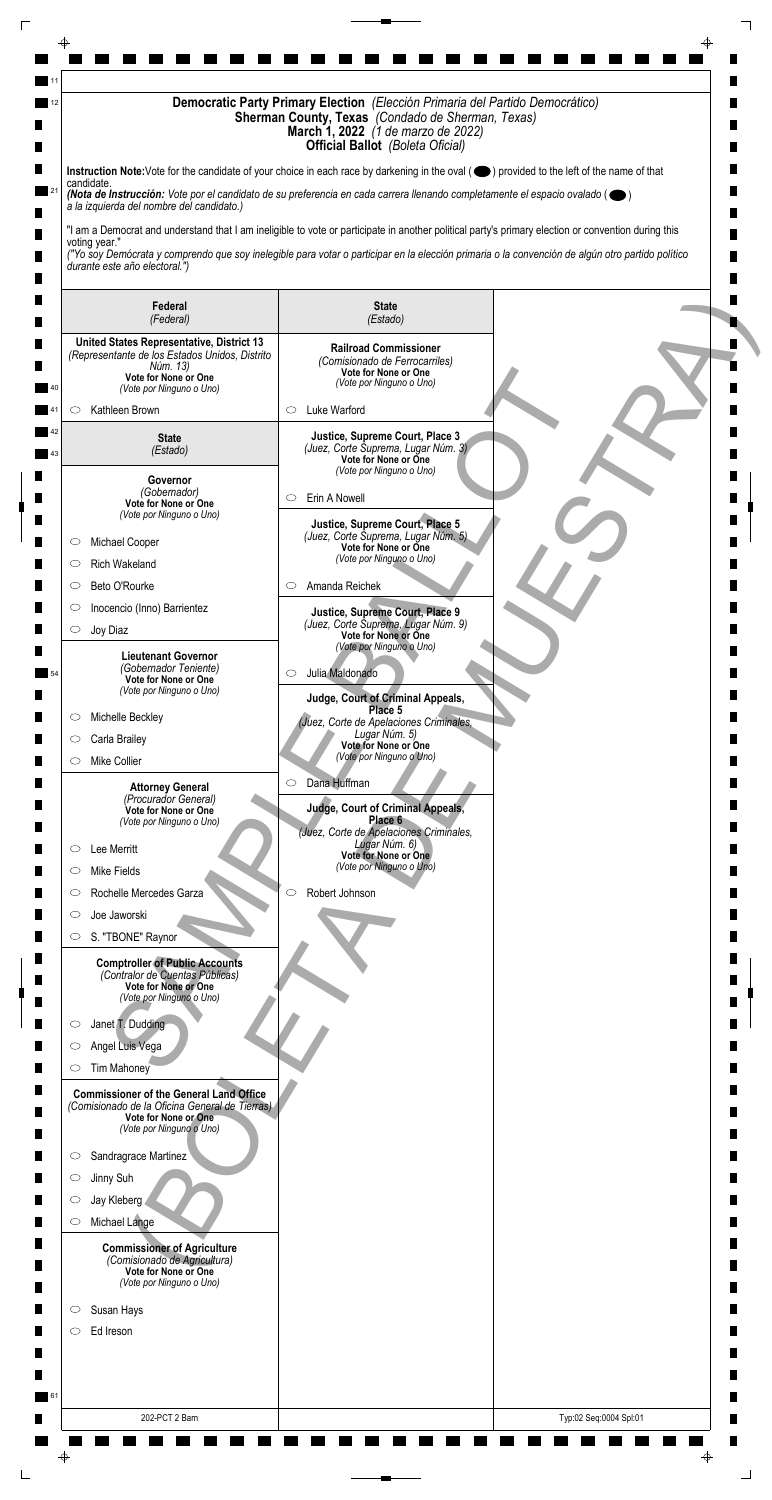| 202-PCT 2 Barn | Typ:02 Seq:0004 Spl:01 |
|----------------|------------------------|

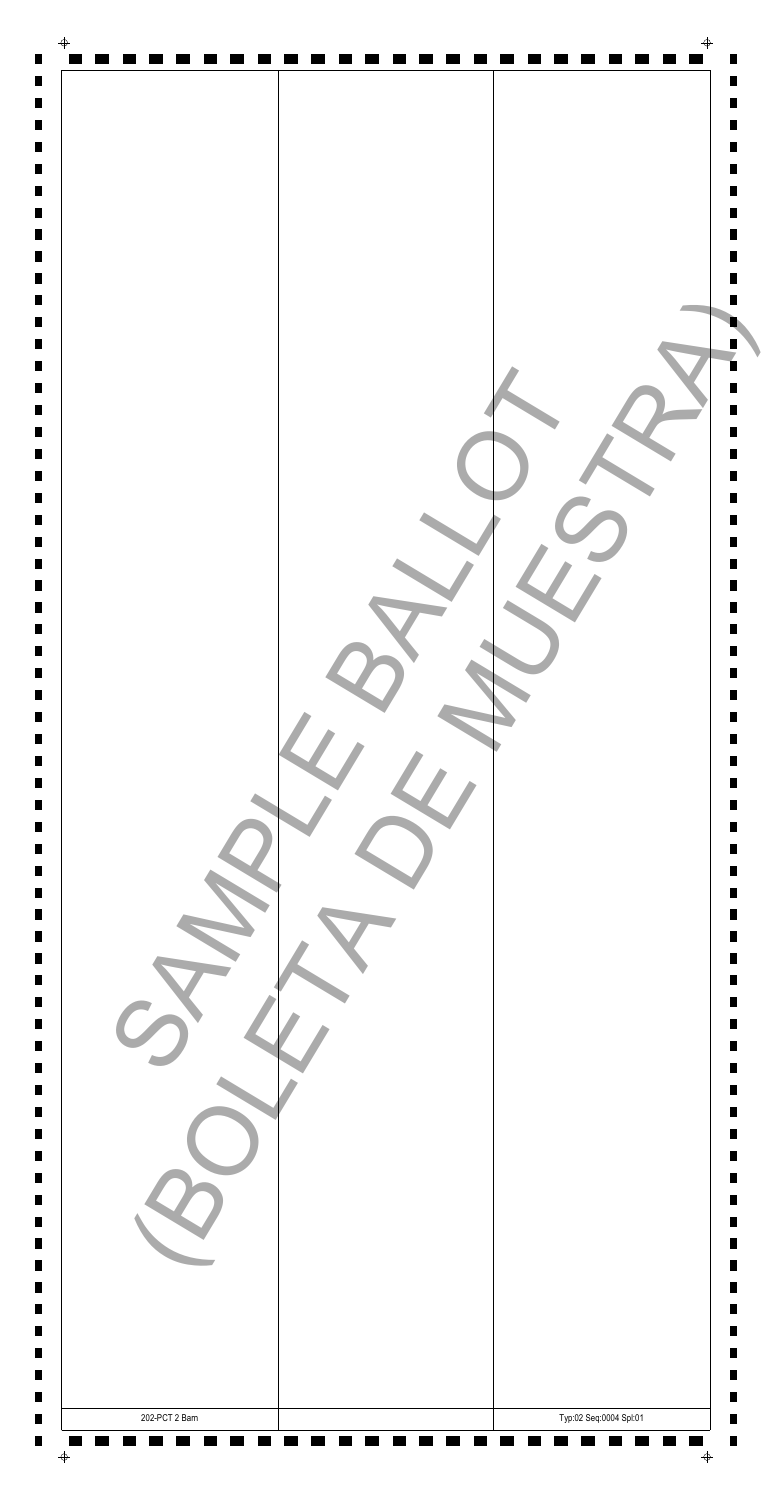|                                                                                                                                                      |                     | Democratic Party Primary Election (Elección Primaria del Partido Democrático)<br>Sherman County, Texas (Condado de Sherman, Texas)<br>March 1, 2022 (1 de marzo de 2022)<br><b>Official Ballot</b> (Boleta Oficial) |                                                                                                                                                     |
|------------------------------------------------------------------------------------------------------------------------------------------------------|---------------------|---------------------------------------------------------------------------------------------------------------------------------------------------------------------------------------------------------------------|-----------------------------------------------------------------------------------------------------------------------------------------------------|
| candidate.                                                                                                                                           |                     |                                                                                                                                                                                                                     | Instruction Note: Vote for the candidate of your choice in each race by darkening in the oval (O) provided to the left of the name of that          |
| a la izquierda del nombre del candidato.)                                                                                                            |                     | (Nota de Instrucción: Vote por el candidato de su preferencia en cada carrera llenando completamente el espacio ovalado ( $\bullet$ )                                                                               |                                                                                                                                                     |
|                                                                                                                                                      |                     |                                                                                                                                                                                                                     | "I am a Democrat and understand that I am ineligible to vote or participate in another political party's primary election or convention during this |
| voting year."<br>durante este año electoral.")                                                                                                       |                     |                                                                                                                                                                                                                     | ("Yo soy Demócrata y comprendo que soy inelegible para votar o participar en la elección primaria o la convención de algún otro partido político    |
| Federal<br>(Federal)                                                                                                                                 |                     | <b>State</b><br>(Estado)                                                                                                                                                                                            |                                                                                                                                                     |
| United States Representative, District 13<br>(Representante de los Estados Unidos, Distrito                                                          |                     | <b>Railroad Commissioner</b>                                                                                                                                                                                        |                                                                                                                                                     |
| Núm. 13)<br>Vote for None or One                                                                                                                     |                     | (Comisionado de Ferrocarriles)<br>Vote for None or One                                                                                                                                                              |                                                                                                                                                     |
| (Vote por Ninguno o Uno)                                                                                                                             |                     | (Vote por Ninguno o Uno)                                                                                                                                                                                            |                                                                                                                                                     |
| Kathleen Brown<br>C                                                                                                                                  | O                   | Luke Warford                                                                                                                                                                                                        |                                                                                                                                                     |
| <b>State</b><br>(Estado)                                                                                                                             |                     | Justice, Supreme Court, Place 3<br>(Juez, Corte Suprema, Lugar Núm. 3)<br>Vote for None or One                                                                                                                      |                                                                                                                                                     |
| Governor                                                                                                                                             |                     | (Vote por Ninguno o Uno)                                                                                                                                                                                            |                                                                                                                                                     |
| (Gobernador)<br>Vote for None or One                                                                                                                 | $\circ$             | Erin A Nowell                                                                                                                                                                                                       |                                                                                                                                                     |
| (Vote por Ninguno o Uno)                                                                                                                             |                     | Justice, Supreme Court, Place 5<br>(Juez, Corte Suprema, Lugar Núm. 5).                                                                                                                                             |                                                                                                                                                     |
| Michael Cooper                                                                                                                                       |                     | Vote for None or One<br>(Vote por Ninguno o Uno)                                                                                                                                                                    |                                                                                                                                                     |
| <b>Rich Wakeland</b><br>O                                                                                                                            |                     |                                                                                                                                                                                                                     |                                                                                                                                                     |
| Beto O'Rourke<br>$\circ$<br>Inocencio (Inno) Barrientez                                                                                              | $\circlearrowright$ | Amanda Reichek                                                                                                                                                                                                      |                                                                                                                                                     |
| $\circ$<br>Joy Diaz<br>$\circ$                                                                                                                       |                     | Justice, Supreme Court, Place 9<br>(Juez, Corte Suprema, Lugar Núm. 9)                                                                                                                                              |                                                                                                                                                     |
| <b>Lieutenant Governor</b>                                                                                                                           |                     | Vote for None or One<br>(Vote por Ninguno o Uno)                                                                                                                                                                    |                                                                                                                                                     |
| (Gobernador Teniente)                                                                                                                                | $\circ$             | Julia Maldonado                                                                                                                                                                                                     |                                                                                                                                                     |
| Vote for None or One<br>(Vote por Ninguno o Uno)                                                                                                     |                     | Judge, Court of Criminal Appeals,                                                                                                                                                                                   |                                                                                                                                                     |
| Michelle Beckley<br>$\circ$                                                                                                                          |                     | Place 5<br>Uuez, Corte de Apelaciones Criminales,                                                                                                                                                                   |                                                                                                                                                     |
| Carla Brailey<br>$\circ$                                                                                                                             |                     | Lugar Núm. 5)<br>Vote for None or One                                                                                                                                                                               |                                                                                                                                                     |
| <b>Mike Collier</b><br>O                                                                                                                             |                     | (Vote por Ninguno o Uno)                                                                                                                                                                                            |                                                                                                                                                     |
| <b>Attorney General</b>                                                                                                                              | $\circlearrowright$ | Dana Huffman                                                                                                                                                                                                        |                                                                                                                                                     |
| (Procurador General)<br>Vote for None or One<br>(Vote por Ninguno o Uno)                                                                             |                     | <b>Judge, Court of Criminal Appeals,</b><br>Place 6                                                                                                                                                                 |                                                                                                                                                     |
|                                                                                                                                                      |                     | (Juez, Corte de Apelaciones Criminales,<br>Lugar Núm. 6)                                                                                                                                                            |                                                                                                                                                     |
| Lee Merritt<br>O                                                                                                                                     |                     | Vote for None or One<br>(Vote por Ninguno o Uno)                                                                                                                                                                    |                                                                                                                                                     |
| <b>Mike Fields</b><br>O<br>Rochelle Mercedes Garza<br>$\circ$                                                                                        | $\circlearrowright$ | Robert Johnson                                                                                                                                                                                                      |                                                                                                                                                     |
| Joe Jaworski<br>$\circ$                                                                                                                              |                     |                                                                                                                                                                                                                     |                                                                                                                                                     |
| S. "TBONE" Raynor<br>O                                                                                                                               |                     |                                                                                                                                                                                                                     |                                                                                                                                                     |
| <b>Comptroller of Public Accounts</b><br>(Contralor de Cuentas Públicas)<br>Vote for None or One<br>(Vote por Ninguno o Uno)                         |                     |                                                                                                                                                                                                                     |                                                                                                                                                     |
| Janet T. Dudding<br>$\circ$                                                                                                                          |                     |                                                                                                                                                                                                                     |                                                                                                                                                     |
| Angel Luis Vega<br>C                                                                                                                                 |                     |                                                                                                                                                                                                                     |                                                                                                                                                     |
| Tim Mahoney<br>$\circ$                                                                                                                               |                     |                                                                                                                                                                                                                     |                                                                                                                                                     |
| <b>Commissioner of the General Land Office</b><br>(Comisionado de la Oficina General de Tierras)<br>Vote for None or One<br>(Vote por Ninguno o Uno) |                     |                                                                                                                                                                                                                     |                                                                                                                                                     |
| Sandragrace Martinez<br>O                                                                                                                            |                     |                                                                                                                                                                                                                     |                                                                                                                                                     |
| Jinny Suh<br>O                                                                                                                                       |                     |                                                                                                                                                                                                                     |                                                                                                                                                     |
|                                                                                                                                                      |                     |                                                                                                                                                                                                                     |                                                                                                                                                     |
| Jay Kleberg<br>$\circ$                                                                                                                               |                     |                                                                                                                                                                                                                     |                                                                                                                                                     |

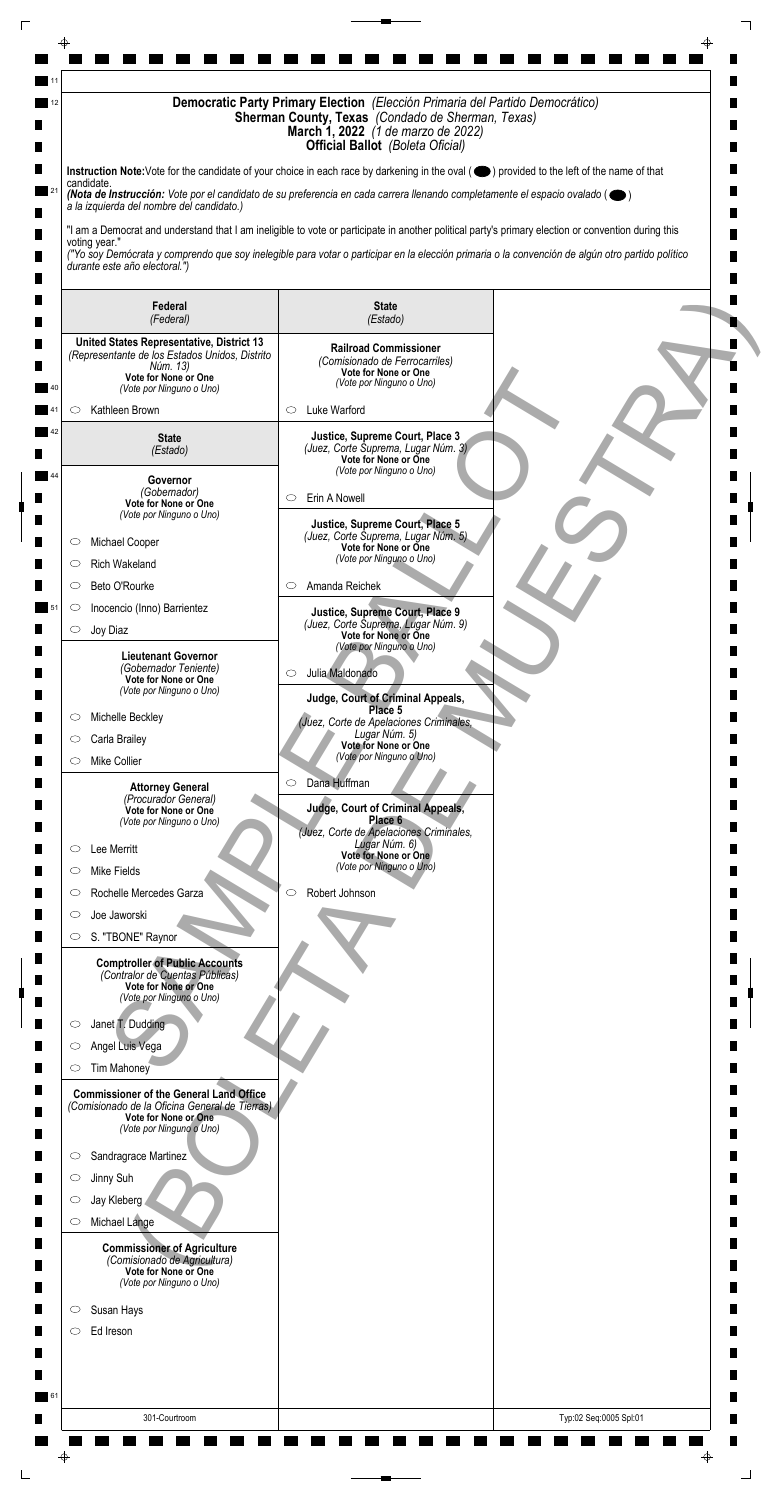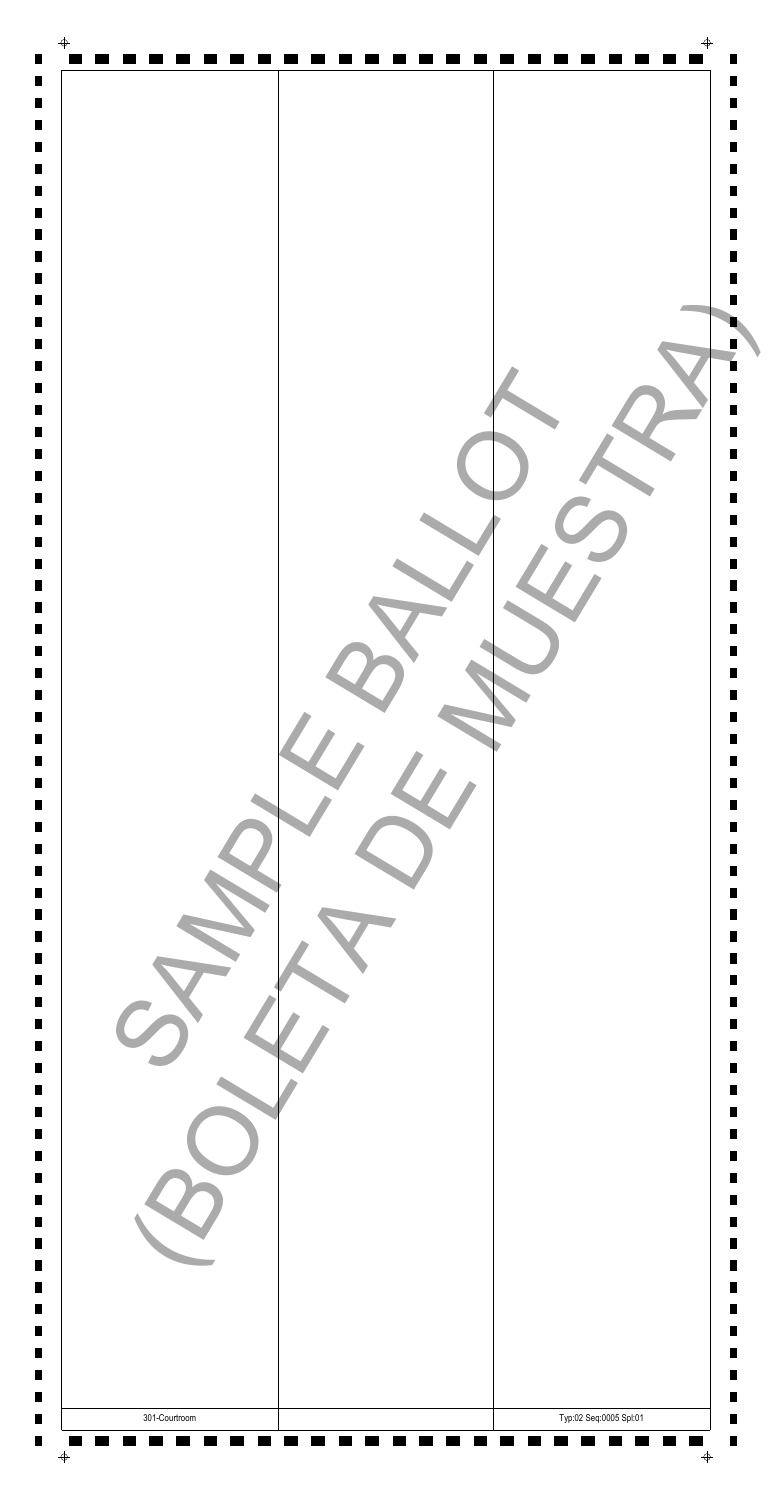|                                                                                                                                                      | Democratic Party Primary Election (Elección Primaria del Partido Democrático)<br>Sherman County, Texas (Condado de Sherman, Texas)<br>March 1, 2022 (1 de marzo de 2022)<br><b>Official Ballot</b> (Boleta Oficial) |
|------------------------------------------------------------------------------------------------------------------------------------------------------|---------------------------------------------------------------------------------------------------------------------------------------------------------------------------------------------------------------------|
| candidate.                                                                                                                                           | Instruction Note: Vote for the candidate of your choice in each race by darkening in the oval (O) provided to the left of the name of that                                                                          |
| a la izquierda del nombre del candidato.)                                                                                                            | (Nota de Instrucción: Vote por el candidato de su preferencia en cada carrera llenando completamente el espacio ovalado ( $\bullet$ )                                                                               |
|                                                                                                                                                      | "I am a Democrat and understand that I am ineligible to vote or participate in another political party's primary election or convention during this                                                                 |
| voting year."<br>durante este año electoral.")                                                                                                       | ("Yo soy Demócrata y comprendo que soy inelegible para votar o participar en la elección primaria o la convención de algún otro partido político                                                                    |
| Federal<br>(Federal)                                                                                                                                 | <b>State</b><br>(Estado)                                                                                                                                                                                            |
| United States Representative, District 13<br>(Representante de los Estados Unidos, Distrito                                                          | <b>Railroad Commissioner</b>                                                                                                                                                                                        |
| Núm. 13)<br>Vote for None or One                                                                                                                     | (Comisionado de Ferrocarriles)<br>Vote for None or One                                                                                                                                                              |
| (Vote por Ninguno o Uno)                                                                                                                             | (Vote por Ninguno o Uno)                                                                                                                                                                                            |
| Kathleen Brown<br>C                                                                                                                                  | Luke Warford<br>O                                                                                                                                                                                                   |
| <b>State</b><br>(Estado)                                                                                                                             | Justice, Supreme Court, Place 3<br>(Juez, Corte Suprema, Lugar Núm. 3)<br>Vote for None or One                                                                                                                      |
| Governor<br>(Gobernador)                                                                                                                             | (Vote por Ninguno o Uno)                                                                                                                                                                                            |
| Vote for None or One<br>(Vote por Ninguno o Uno)                                                                                                     | Erin A Nowell<br>$\circ$                                                                                                                                                                                            |
|                                                                                                                                                      | Justice, Supreme Court, Place 5<br>(Juez, Corte Suprema, Lugar Núm. 5).                                                                                                                                             |
| Michael Cooper<br><b>Rich Wakeland</b><br>O                                                                                                          | Vote for None or One<br>(Vote por Ninguno o Uno)                                                                                                                                                                    |
| Beto O'Rourke<br>$\circ$                                                                                                                             | Amanda Reichek<br>$\circlearrowright$                                                                                                                                                                               |
| Inocencio (Inno) Barrientez<br>$\circ$                                                                                                               | Justice, Supreme Court, Place 9                                                                                                                                                                                     |
| Joy Diaz<br>$\circ$                                                                                                                                  | (Juez, Corte Suprema, Lugar Núm. 9)<br>Vote for None or One                                                                                                                                                         |
| <b>Lieutenant Governor</b>                                                                                                                           | (Vote por Ninguno o Uno)                                                                                                                                                                                            |
| (Gobernador Teniente)<br>Vote for None or One                                                                                                        | Julia Maldonado<br>$\circ$                                                                                                                                                                                          |
| (Vote por Ninguno o Uno)                                                                                                                             | Judge, Court of Criminal Appeals,                                                                                                                                                                                   |
| Michelle Beckley<br>$\circ$                                                                                                                          | Place 5<br>Uuez, Corte de Apelaciones Criminales,                                                                                                                                                                   |
| Carla Brailey<br>$\circ$                                                                                                                             | Lugar Núm. 5)<br>Vote for None or One                                                                                                                                                                               |
| <b>Mike Collier</b><br>O                                                                                                                             | (Vote por Ninguno o Uno)                                                                                                                                                                                            |
| <b>Attorney General</b><br>(Procurador General)                                                                                                      | Dana Huffman<br>$\circlearrowright$                                                                                                                                                                                 |
| Vote for None or One<br>(Vote por Ninguno o Uno)                                                                                                     | <b>Judge, Court of Criminal Appeals,</b><br>Place 6                                                                                                                                                                 |
| Lee Merritt<br>O                                                                                                                                     | (Juez, Corte de Apelaciones Criminales,<br>Lugar Núm. 6)                                                                                                                                                            |
| <b>Mike Fields</b><br>O                                                                                                                              | Vote for None or One<br>(Vote por Ninguno o Uno)                                                                                                                                                                    |
| Rochelle Mercedes Garza<br>$\circ$                                                                                                                   | Robert Johnson<br>$\circlearrowright$                                                                                                                                                                               |
| Joe Jaworski<br>$\circ$                                                                                                                              |                                                                                                                                                                                                                     |
| S. "TBONE" Raynor<br>O                                                                                                                               |                                                                                                                                                                                                                     |
| <b>Comptroller of Public Accounts</b><br>(Contralor de Cuentas Públicas)<br>Vote for None or One<br>(Vote por Ninguno o Uno)                         |                                                                                                                                                                                                                     |
| Janet T. Dudding<br>O                                                                                                                                |                                                                                                                                                                                                                     |
| Angel Luis Vega<br>C                                                                                                                                 |                                                                                                                                                                                                                     |
| Tim Mahoney<br>$\circ$                                                                                                                               |                                                                                                                                                                                                                     |
| <b>Commissioner of the General Land Office</b><br>(Comisionado de la Oficina General de Tierras)<br>Vote for None or One<br>(Vote por Ninguno o Uno) |                                                                                                                                                                                                                     |
| Sandragrace Martinez<br>O                                                                                                                            |                                                                                                                                                                                                                     |
| Jinny Suh<br>O                                                                                                                                       |                                                                                                                                                                                                                     |
| Jay Kleberg<br>$\circ$                                                                                                                               |                                                                                                                                                                                                                     |

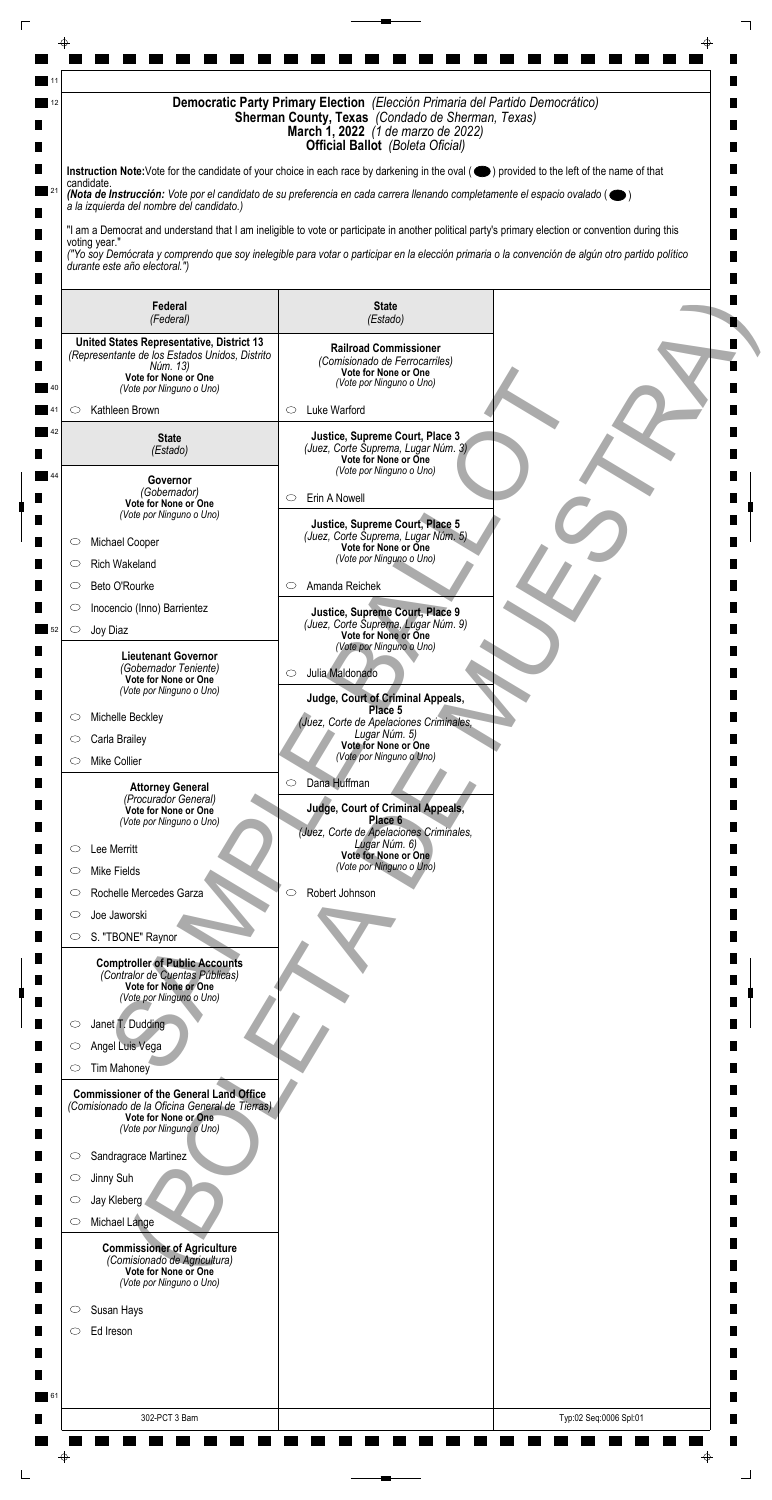| 302-PCT 3 Barn | Typ:02 Seq:0006 Spl:01 |
|----------------|------------------------|

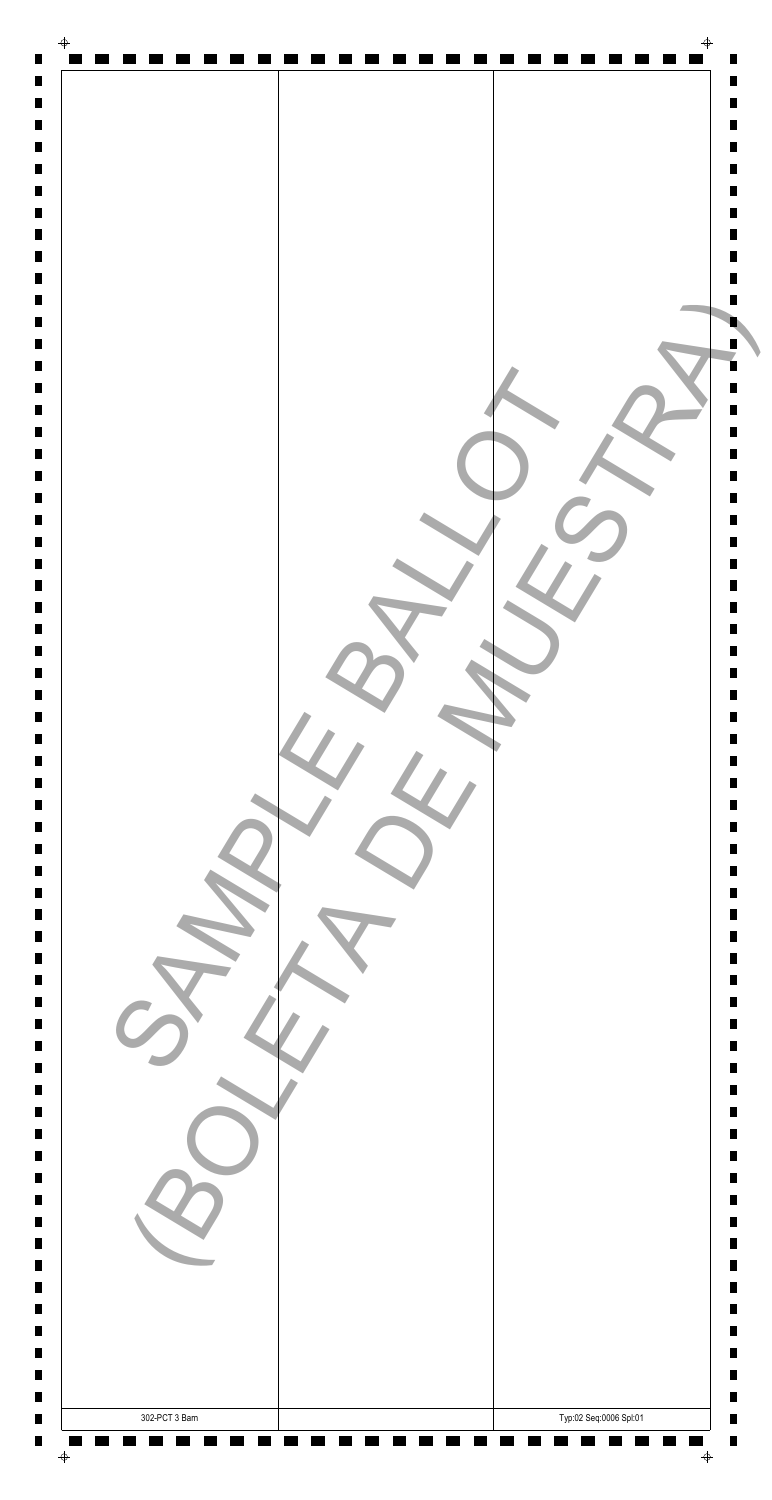|                    |                                                                                                                                                      | Democratic Party Primary Election (Elección Primaria del Partido Democrático)<br>Sherman County, Texas (Condado de Sherman, Texas)<br>March 1, 2022 (1 de marzo de 2022)<br><b>Official Ballot</b> (Boleta Oficial)                                                                                     |
|--------------------|------------------------------------------------------------------------------------------------------------------------------------------------------|---------------------------------------------------------------------------------------------------------------------------------------------------------------------------------------------------------------------------------------------------------------------------------------------------------|
|                    | candidate.                                                                                                                                           | Instruction Note: Vote for the candidate of your choice in each race by darkening in the oval (O) provided to the left of the name of that                                                                                                                                                              |
|                    | a la izquierda del nombre del candidato.)                                                                                                            | (Nota de Instrucción: Vote por el candidato de su preferencia en cada carrera llenando completamente el espacio ovalado ( $\bullet$ )                                                                                                                                                                   |
|                    |                                                                                                                                                      |                                                                                                                                                                                                                                                                                                         |
|                    | voting year."<br>durante este año electoral.")                                                                                                       | "I am a Democrat and understand that I am ineligible to vote or participate in another political party's primary election or convention during this<br>("Yo soy Demócrata y comprendo que soy inelegible para votar o participar en la elección primaria o la convención de algún otro partido político |
|                    | Federal<br>(Federal)                                                                                                                                 | <b>State</b><br>(Estado)                                                                                                                                                                                                                                                                                |
|                    | United States Representative, District 13<br>(Representante de los Estados Unidos, Distrito                                                          | <b>Railroad Commissioner</b>                                                                                                                                                                                                                                                                            |
|                    | Núm. 13)<br>Vote for None or One                                                                                                                     | (Comisionado de Ferrocarriles)<br>Vote for None or One                                                                                                                                                                                                                                                  |
|                    | (Vote por Ninguno o Uno)                                                                                                                             | (Vote por Ninguno o Uno)                                                                                                                                                                                                                                                                                |
| C                  | Kathleen Brown                                                                                                                                       | Luke Warford<br>O                                                                                                                                                                                                                                                                                       |
|                    | <b>State</b><br>(Estado)                                                                                                                             | Justice, Supreme Court, Place 3<br>(Juez, Corte Suprema, Lugar Núm. 3)<br>Vote for None or One                                                                                                                                                                                                          |
|                    | Governor                                                                                                                                             | (Vote por Ninguno o Uno)                                                                                                                                                                                                                                                                                |
|                    | (Gobernador)<br>Vote for None or One                                                                                                                 | Erin A Nowell<br>$\circ$                                                                                                                                                                                                                                                                                |
|                    | (Vote por Ninguno o Uno)                                                                                                                             | Justice, Supreme Court, Place 5<br>(Juez, Corte Suprema, Lugar Núm. 5).                                                                                                                                                                                                                                 |
|                    | Michael Cooper                                                                                                                                       | Vote for None or One<br>(Vote por Ninguno o Uno)                                                                                                                                                                                                                                                        |
| O                  | <b>Rich Wakeland</b>                                                                                                                                 |                                                                                                                                                                                                                                                                                                         |
| $\circ$            | Beto O'Rourke                                                                                                                                        | Amanda Reichek<br>$\circlearrowright$                                                                                                                                                                                                                                                                   |
| C<br>$\circ$       | Inocencio (Inno) Barrientez<br>Joy Diaz                                                                                                              | Justice, Supreme Court, Place 9<br>(Juez, Corte Suprema, Lugar Núm. 9)                                                                                                                                                                                                                                  |
|                    |                                                                                                                                                      | Vote for None or One<br>(Vote por Ninguno o Uno)                                                                                                                                                                                                                                                        |
|                    | <b>Lieutenant Governor</b><br>(Gobernador Teniente)                                                                                                  | Julia Maldonado<br>$\circ$                                                                                                                                                                                                                                                                              |
|                    | Vote for None or One<br>(Vote por Ninguno o Uno)                                                                                                     | Judge, Court of Criminal Appeals,                                                                                                                                                                                                                                                                       |
| $\circ$            | Michelle Beckley                                                                                                                                     | Place 5<br>Uuez, Corte de Apelaciones Criminales,                                                                                                                                                                                                                                                       |
| $\circ$            | Carla Brailey                                                                                                                                        | Lugar Núm. 5)<br>Vote for None or One                                                                                                                                                                                                                                                                   |
| O                  | <b>Mike Collier</b>                                                                                                                                  | (Vote por Ninguno o Uno)                                                                                                                                                                                                                                                                                |
|                    | <b>Attorney General</b>                                                                                                                              | Dana Huffman<br>$\circlearrowright$                                                                                                                                                                                                                                                                     |
|                    | (Procurador General)<br>Vote for None or One                                                                                                         | <b>Judge, Court of Criminal Appeals,</b><br>Place 6                                                                                                                                                                                                                                                     |
|                    | (Vote por Ninguno o Uno)                                                                                                                             | (Juez, Corte de Apelaciones Criminales,<br>Lugar Núm. 6)                                                                                                                                                                                                                                                |
| O                  | Lee Merritt                                                                                                                                          | Vote for None or One<br>(Vote por Ninguno o Uno)                                                                                                                                                                                                                                                        |
| O                  | <b>Mike Fields</b>                                                                                                                                   |                                                                                                                                                                                                                                                                                                         |
| $\circ$<br>$\circ$ | Rochelle Mercedes Garza<br>Joe Jaworski                                                                                                              | Robert Johnson<br>$\circlearrowright$                                                                                                                                                                                                                                                                   |
| $\circ$            | S. "TBONE" Raynor                                                                                                                                    |                                                                                                                                                                                                                                                                                                         |
|                    | <b>Comptroller of Public Accounts</b><br>(Contralor de Cuentas Públicas)<br>Vote for None or One<br>(Vote por Ninguno o Uno)                         |                                                                                                                                                                                                                                                                                                         |
| $\circ$            | Janet T. Dudding                                                                                                                                     |                                                                                                                                                                                                                                                                                                         |
| C                  | Angel Luis Vega                                                                                                                                      |                                                                                                                                                                                                                                                                                                         |
| $\circ$            | Tim Mahoney                                                                                                                                          |                                                                                                                                                                                                                                                                                                         |
|                    | <b>Commissioner of the General Land Office</b><br>(Comisionado de la Oficina General de Tierras)<br>Vote for None or One<br>(Vote por Ninguno o Uno) |                                                                                                                                                                                                                                                                                                         |
| O                  | Sandragrace Martinez                                                                                                                                 |                                                                                                                                                                                                                                                                                                         |
| O                  | Jinny Suh                                                                                                                                            |                                                                                                                                                                                                                                                                                                         |
|                    | Jay Kleberg                                                                                                                                          |                                                                                                                                                                                                                                                                                                         |
| $\circ$            |                                                                                                                                                      |                                                                                                                                                                                                                                                                                                         |